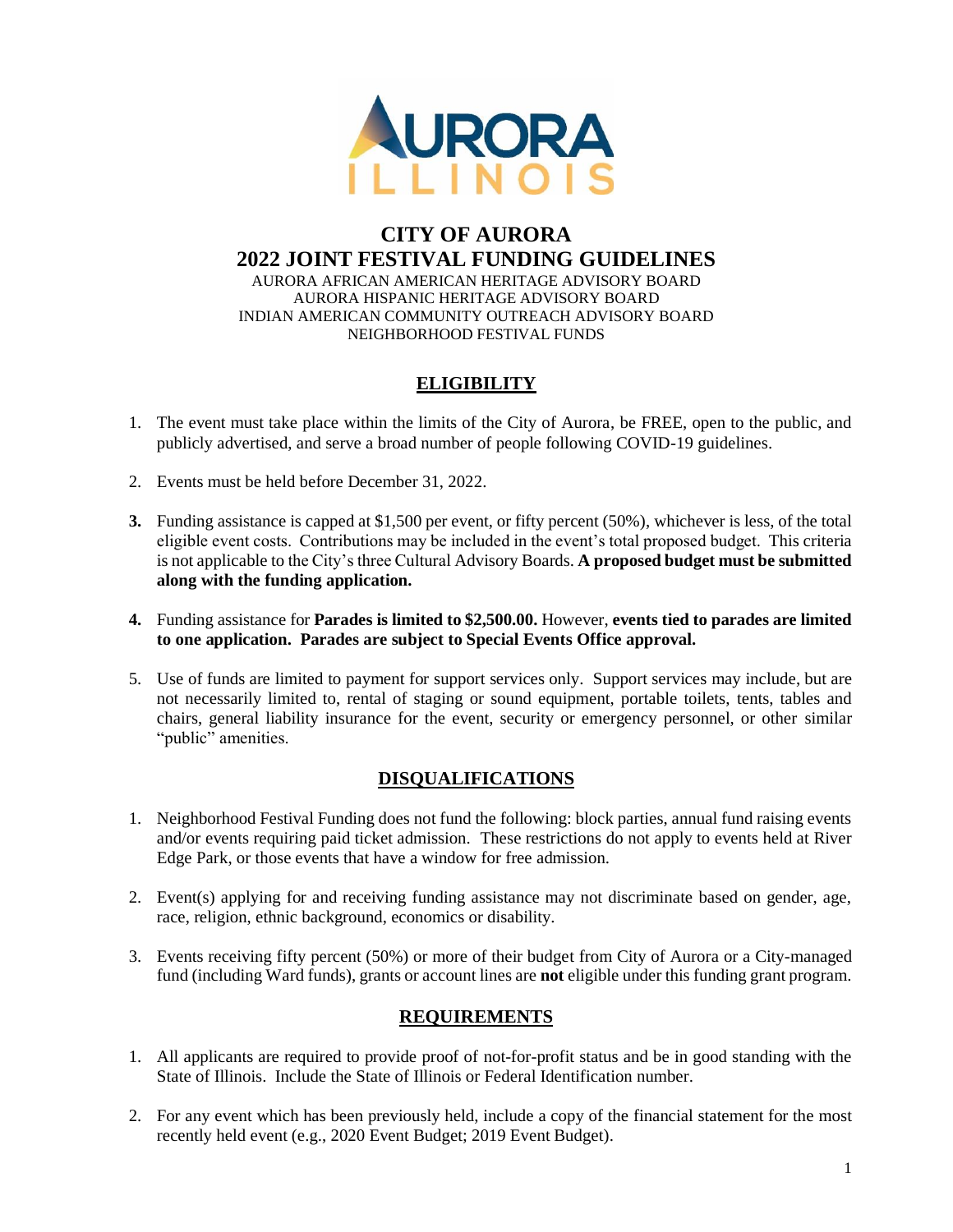- 3. Funds will not be provided or applied to the purchase, sale or promotion of alcoholic beverages or tobacco products, nor the support services associated therewith. However, no event will be excluded from consideration as a result of serving, selling or promoting any of these products at the event, if approved by the appropriate City of Aurora administrators, event site property owner and comply with the ordinances of the City of Aurora, state and federal laws. The city reserves the right to request a copy of the liquor license and dram shop insurance prior to releasing funds.
- 4. Copies of any/all applications and agreements pertaining to those services or equipment which are funded must be submitted to the Community Services Department no less than two (2) weeks prior to event or requested date of payment.
- 5. All special events staged in the City of Aurora and requesting use of public property and/or services, are required to complete a *Special Event Application* and comply with the Special Events Policies and Procedures as established by the City of Aurora. The Special Event Permit Application and Worksheet must be submitted before funds are released.
- 6. All events must comply with permits, policies and safety requirements as set forth by the Aurora Police Department, Aurora Fire Department and/or the Aurora City Council. All COVID-pandemic guidelines must be followed at all events.
- 7. Any service or sale of food products shall conform to the requirements of the county health department of the County in which the event is conducted.
- 8. If the event is canceled or rescheduled, a written notice must be made to the City of Aurora, Community Services Department, no less than two (2) weeks prior to the original scheduled opening date of the event.
- 9. Music and/or loudspeaker systems shall be regulated so that non-participants are not affected. The event must comply with the City of Aurora Ordinances governing "music festivals", permissible decibels and/or other applicable Ordinances.
- 10. The City of Aurora shall be named "as primary, non-contributory additional insured" on all insurance and a *Certificate of Insurance* for general liability in the amount of One Million Dollars (\$1,000,000) per occurrence and Two Million Dollars (\$2,000,000) aggregate coverage provided to the City of Aurora and Community Services Department no less than two (2) weeks prior to the event, unless otherwise waived in writing by the City of Aurora administration.
- 11. Checks will only be made out to the organization holding/hosting the event and/or named on the nonprofit certificate from the State. No checks will be made out to individuals.
- 12. Submittal of application should not be construed as approval. Funding recommendations are subject to City and Advisory Board approval.
- 13. The City of Aurora and the Advisory Boards reserve the right to withdraw funding if the terms of the agreement or these guidelines are not fully met.
- 14. Any funded festival/event should give recognition to the City of Aurora and/or the Advisory Boards for their sponsorship. Marketing materials should use the *city logo and / or Advisory Board Logo*s. Please contact Dee Hakala in the Community Services Department at (630) 256-3400 or email: dhakala@aurora.il.us to request a hard copy application.

*Should you have any questions or need additional information please contact (630) 256-3400.*